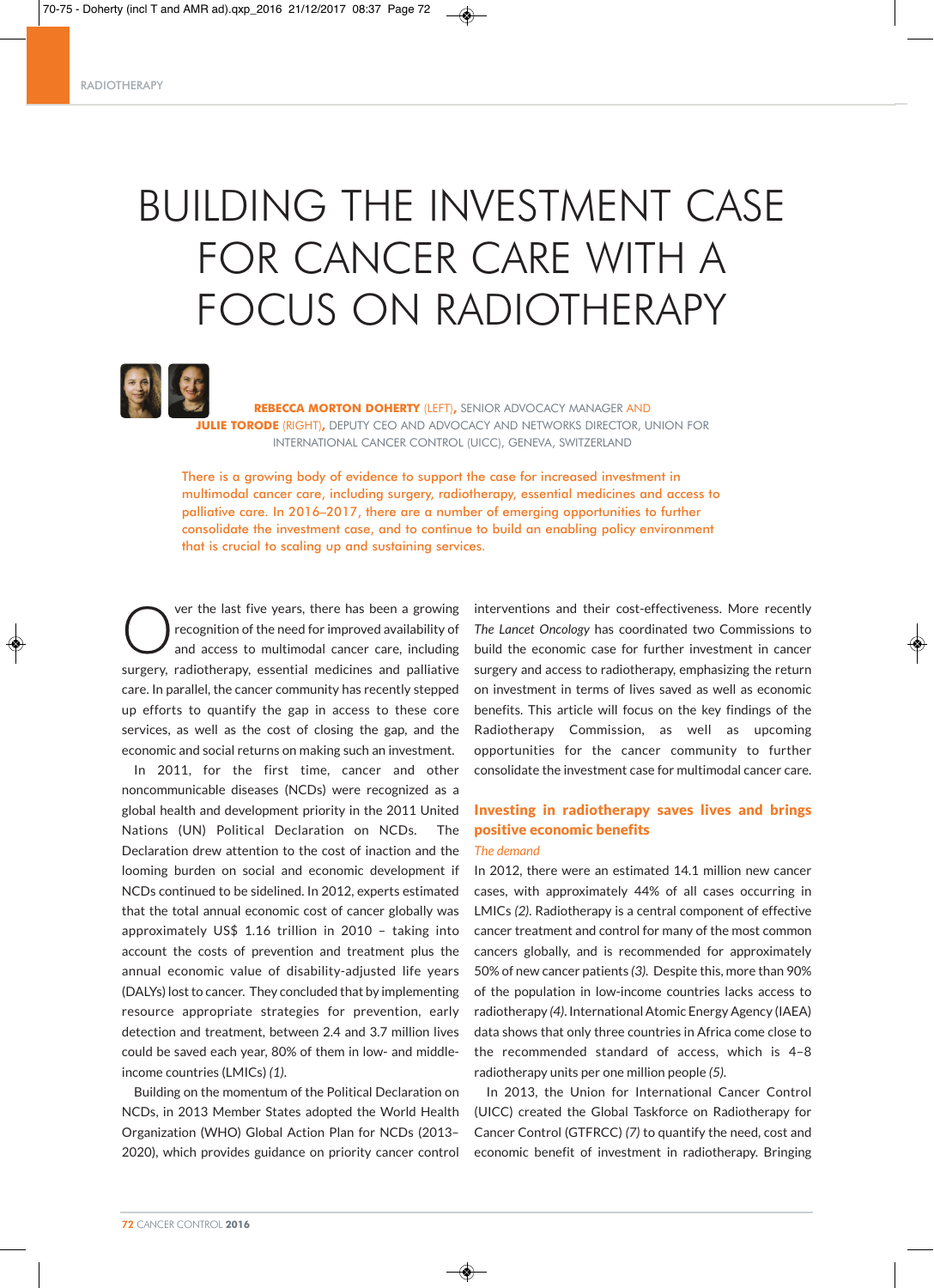#### **Figure 1: Key policy documents reaffirming the need for investment in multimodal cancer care**

**The 2011 UN Political Declaration on NCDs** calls on Member States to give greater priority to improving accessibility to safe, affordable, effective and quality medicines and technologies to diagnose and treat NCDs.

**The 2013 WHO Global Action Plan for NCDs (2013–2020)** commits Member States to a target of 80% availability of the affordable basic technologies and essential medicines required to treat major NCDs including cancer, in both public and private facilities.

**The 2014 World Health Assembly Resolution on strengthening palliative care** commits Member States to national action to reduce barriers to the availability and accessibility of palliative care including through policy development, training and education, and legislative change. **The 2014 World Health Assembly Resolution on access to essential medicines** urges Member States to identify strategies to overcome barriers to access, and to provide adequate resources for the implementation of comprehensive national medicine policies.

**The 2015 World Health Assembly Resolution on strengthening emergency and essential surgical care** recognizes the critical importance of surgery for tackling cancer and other NCDs, and underlines the need to expand access.

**The 2030 Agenda for Sustainable Development** health goal includes a target to reduce premature mortality from NCDs by 33% by 2030 through prevention and treatment.

together more than 100 experts from 30 countries, including radiotherapy professionals, oncology experts, industry representatives and economists, the Taskforce launched its findings in a Lancet Oncology Commission *(8)* in September 2015.

#### *The economic and social returns of investment in radiotherapy*

The Commission's key finding is that expanding access to radiotherapy not only saves or prolongs lives, but also delivers significant economic returns. The Commission found that the upfront costs of developing radiotherapy services, such as building, equipment and training of new staff, which equate to a one-off investment of US\$ 5 million to benefit 800–1,000 cancer patients per year in a LMIC, will be recouped within 10–15 years of normal usage. Subsequent operational costs to deliver treatments once a facility is established are predictable and are comparatively low in LMICs *(8)*.

The Commission also explored the 20-year future global burden and associated demand for radiotherapy. Using a realistic scale-up model these figures were used to estimate that the total cost of scaling up radiotherapy to meet 100% of global demand by 2035 in LMICs would be US\$ 184 billion. Scale up of radiotherapy capacity in 2015–2035 from current levels could lead to a saving of 26.9 million life years in LMICs, with a net economic benefit of US\$ 278.1 billion. It is important to note that the models used to develop these estimates were very conservative, and as such do not account for additional efficiency savings that countries could benefit from, including longer operating hours for machines, or price reductions through purchasing planning *(8)*.

While not factored into the economic model, the Commission also noted that radiotherapy investment brings with it structural benefits across the health system. For example, effective radiotherapy requires surgery and pathology services to enable correct diagnosis. The organizational and operational frameworks that support these services are central to a functioning health system. Radiotherapy also provides immense value for patients through the provision of palliative care and pain relief which can significantly reduce suffering and disability caused by cancer *(8)*.

### *Meeting the challenge*

◈

◈

The Commission underlines that one of the key barriers to access is a shortage in skilled health professionals to deliver radiotherapy treatment. In Bangladesh, the shortfall in human resources to provide radiotherapy services is particularly acute. In 2015, there were only 130 oncologists, 14 medical physicists and 40 radiation oncologists for an estimated population of 166 million, with 122,700 new cases of cancer being reported in 2012. Bangladesh does not have accredited programmes for radiotherapy training. Several organizations are partnering to try to increase the number of radiotherapy professionals, including IAEA, the Federation of Oncologists and South East Asian Association for Regional Cooperation. Together they are providing technical support to radiotherapy centres, and organizing training programmes in the United States, Germany, Singapore and India *(8)*.

Innovations in key areas, such as information technology, financing, training and education, could significantly reduce some of the infrastructural challenges in scaling up access to radiotherapy, including workforce shortages, and the need to develop radiotherapy technologies that can be deployed rapidly in LMICs *(8)*.

Another barrier to the scale up of not just radiotherapy, but multimodal cancer care more broadly, including surgery and essential medicines, is the risk of impoverishment or financial catastrophe for patients, due to the out-of-pocket payments for cancer treatment. In LMICs, about a third of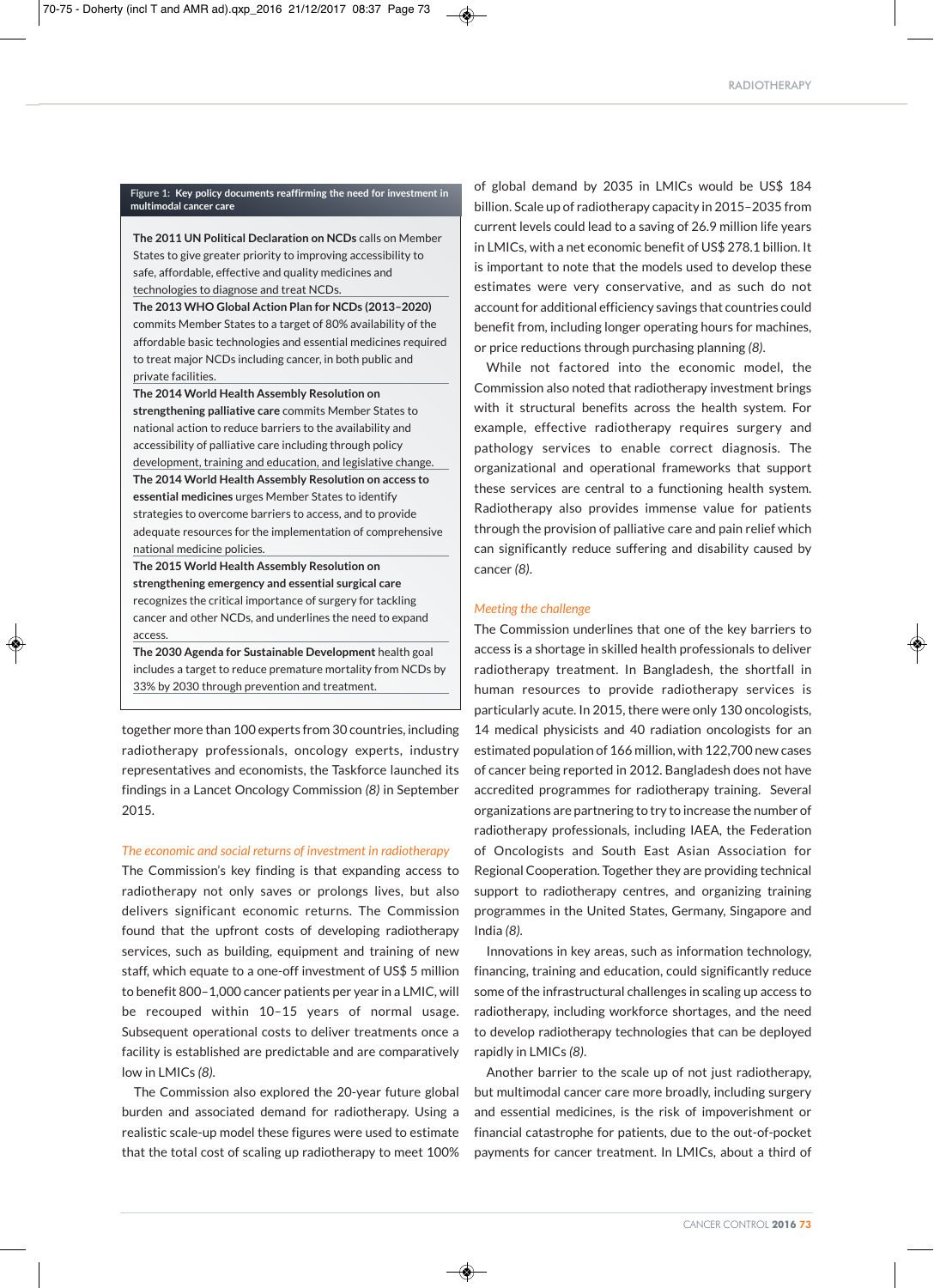#### RADIOTHERAPY



◈

patients will experience financial catastrophe, and another quarter will discontinue treatment because they cannot afford the cost. Adopting health financing mechanisms such as national insurance schemes to mitigate out-of-pocketexpenditure is another critical step in any efforts to scale up access *(8)*.

## Emerging opportunities to consolidate the investment case

### *Update of WHO's list of "cost-effective" NCD policy options*

When Member States finalized the WHO Global Action Plan for NCDs in 2013, it included an important appendix *(9)* that detailed the highly cost-effective interventions that are strongly recommended to Member States as priority actions – often referred to as "best buys".

UICC and other civil society organizations pressed hard for this appendix to be considered a live document, permitting the addition of new data and evidence to provide state-of–the-art guidance to Member States on reaching the goal of reducing premature mortality from NCDs by 25% by 2025. This proposal was accepted and the executive board of the WHO formally approved a resolution in January 2016 *(10)* to set the update process in motion and prepare documentation for review and approval by Member States at the 2017 World Health Assembly.

Throughout 2016, UICC will be working with its members and partners to collate proposals across the cancer

community to provide a coherent call for additions to the appendix. Using new evidence since 2013, UICC will press for inclusion of key cancer control interventions that were previously omitted, or that were listed as "cost-effective" but are now considered "very cost-effective" – i.e., generate an extra year of healthy life for a cost that falls below the average annual income or gross domestic product per person. For example, HPV vaccination was considered cost effective in 2013, but the new GAVI price (US\$ 4.50 per dose) and WHO recommendations that two doses rather than three are effective *(11)*, means that a very costeffective recommendation is now justified.

UICC will also be making the case for affordability as a key criterion in the review process, recognizing that not all health system interventions can be assessed by costeffectiveness criteria alone. The inclusion of a more detailed discussion of implementation constraints as context is vital for full consideration of affordability. Parallel to this work on Appendix 3, it is critical for the cancer and broader NCD community to continue calling for countries to adequately fund their health systems. Evidence suggests that a level of approximately 5% of GDP and above US\$ 100 per capita threshold(s) is needed to ensure delivery of an affordable and equitable *(12)* care system.

## A call to action

Building on the momentum of the 2011 UN Political